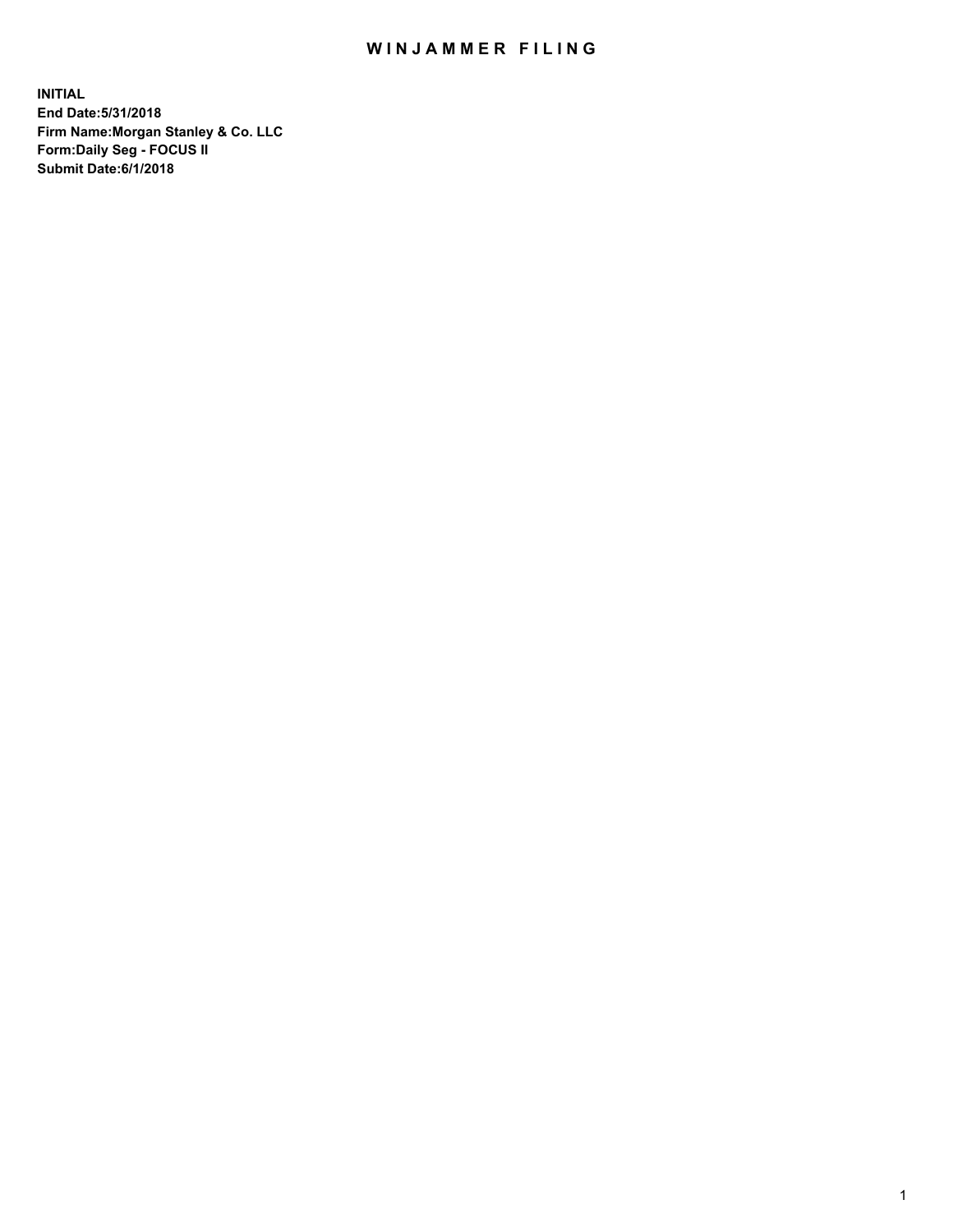## **INITIAL End Date:5/31/2018 Firm Name:Morgan Stanley & Co. LLC Form:Daily Seg - FOCUS II Submit Date:6/1/2018 Daily Segregation - Cover Page**

| Name of Company<br><b>Contact Name</b><br><b>Contact Phone Number</b><br><b>Contact Email Address</b>                                                                                                                                                                                                                          | Morgan Stanley & Co. LLC<br><b>Ikram Shah</b><br>212-276-0963<br>Ikram.shah@morganstanley.com |
|--------------------------------------------------------------------------------------------------------------------------------------------------------------------------------------------------------------------------------------------------------------------------------------------------------------------------------|-----------------------------------------------------------------------------------------------|
| FCM's Customer Segregated Funds Residual Interest Target (choose one):<br>a. Minimum dollar amount: ; or<br>b. Minimum percentage of customer segregated funds required:%; or<br>c. Dollar amount range between: and; or<br>d. Percentage range of customer segregated funds required between: % and %.                        | 280,000,000<br><u>0</u><br>0 <sub>0</sub><br>0 <sub>0</sub>                                   |
| FCM's Customer Secured Amount Funds Residual Interest Target (choose one):<br>a. Minimum dollar amount: ; or<br>b. Minimum percentage of customer secured funds required:%; or<br>c. Dollar amount range between: and; or<br>d. Percentage range of customer secured funds required between: % and %.                          | 140,000,000<br>0 <sub>0</sub><br>0 <sub>0</sub>                                               |
| FCM's Cleared Swaps Customer Collateral Residual Interest Target (choose one):<br>a. Minimum dollar amount: ; or<br>b. Minimum percentage of cleared swaps customer collateral required:% ; or<br>c. Dollar amount range between: and; or<br>d. Percentage range of cleared swaps customer collateral required between:% and%. | 92,000,000<br>0 <sub>0</sub><br>0 <sub>0</sub>                                                |

Attach supporting documents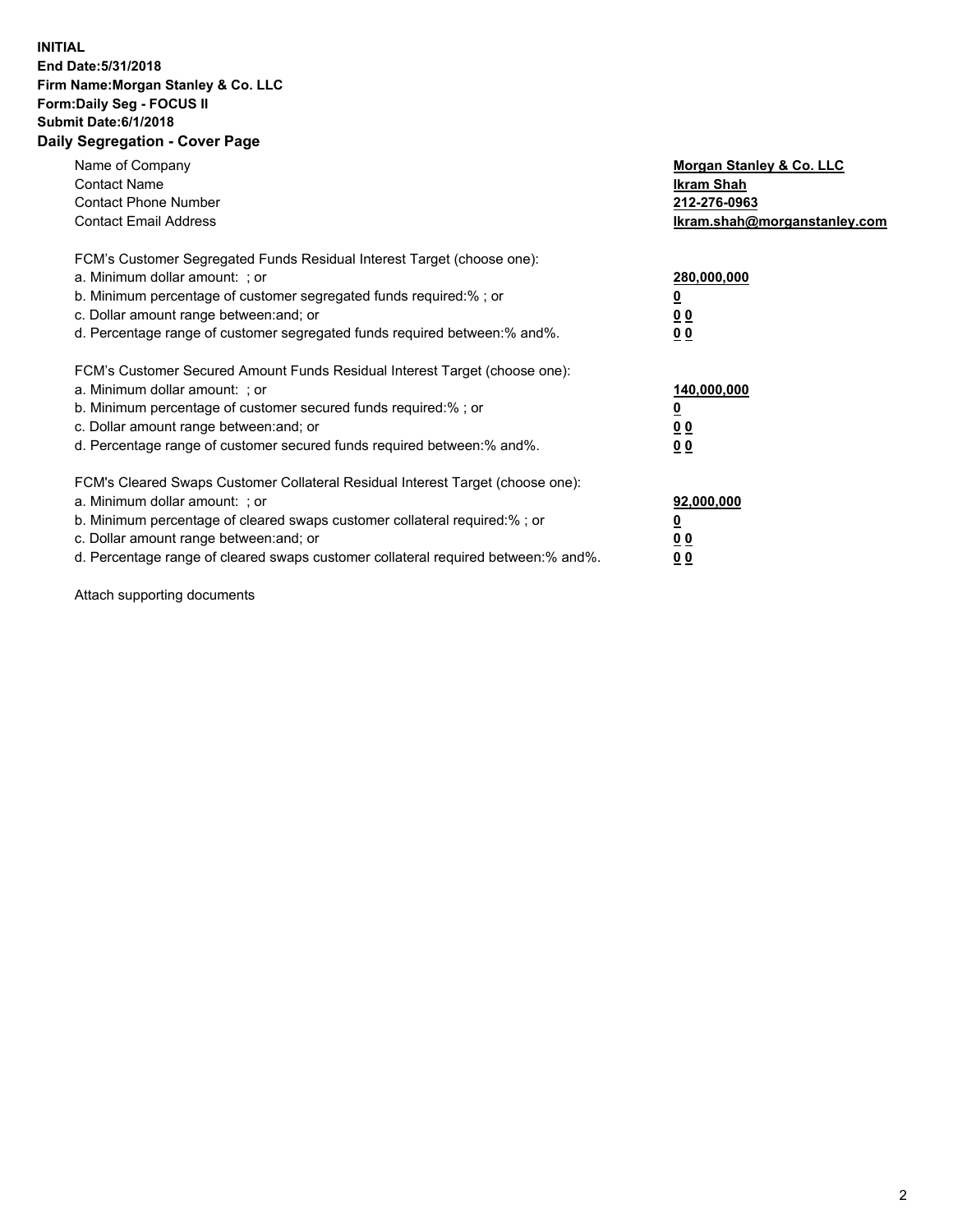## **INITIAL End Date:5/31/2018 Firm Name:Morgan Stanley & Co. LLC Form:Daily Seg - FOCUS II Submit Date:6/1/2018 Daily Segregation - Secured Amounts** Foreign Futures and Foreign Options Secured Amounts Amount required to be set aside pursuant to law, rule or regulation of a foreign government or a rule of a self-regulatory organization authorized thereunder 1. Net ledger balance - Foreign Futures and Foreign Option Trading - All Customers A. Cash **3,595,172,497** [7315] B. Securities (at market) **1,996,956,244** [7317] 2. Net unrealized profit (loss) in open futures contracts traded on a foreign board of trade **-105,225,547** [7325] 3. Exchange traded options a. Market value of open option contracts purchased on a foreign board of trade **30,608,702** [7335] b. Market value of open contracts granted (sold) on a foreign board of trade **-26,852,939** [7337] 4. Net equity (deficit) (add lines 1. 2. and 3.) **5,490,658,957** [7345] 5. Account liquidating to a deficit and account with a debit balances - gross amount **23,332,123** [7351] Less: amount offset by customer owned securities **-21,477,768** [7352] **1,854,355** 6. Amount required to be set aside as the secured amount - Net Liquidating Equity Method (add lines 4 and 5) 7. Greater of amount required to be set aside pursuant to foreign jurisdiction (above) or line 6. FUNDS DEPOSITED IN SEPARATE REGULATION 30.7 ACCOUNTS 1. Cash in banks A. Banks located in the United States **728,603,042** [7500] B. Other banks qualified under Regulation 30.7 **850,894,747** [7520] **1,579,497,789** 2. Securities A. In safekeeping with banks located in the United States **70,399,583** [7540] B. In safekeeping with other banks qualified under Regulation 30.7 **0** [7560] **70,399,583** [7570] 3. Equities with registered futures commission merchants A. Cash **6,039,446** [7580] B. Securities **0** [7590] C. Unrealized gain (loss) on open futures contracts **141,246** [7600] D. Value of long option contracts **0** [7610] E. Value of short option contracts **0** [7615] **6,180,692** [7620] 4. Amounts held by clearing organizations of foreign boards of trade A. Cash **0** [7640] B. Securities **0** [7650] C. Amount due to (from) clearing organization - daily variation **0** [7660] D. Value of long option contracts **0** [7670] E. Value of short option contracts **0** [7675] **0** [7680] 5. Amounts held by members of foreign boards of trade A. Cash **2,204,065,154** [7700] B. Securities **1,926,556,661** [7710] C. Unrealized gain (loss) on open futures contracts **-105,366,793** [7720] D. Value of long option contracts **30,608,702** [7730] E. Value of short option contracts **-26,852,939** [7735] **4,029,010,785**

- 6. Amounts with other depositories designated by a foreign board of trade **0** [7760]
- 7. Segregated funds on hand **0** [7765]
- 8. Total funds in separate section 30.7 accounts **5,685,088,849** [7770]
- 9. Excess (deficiency) Set Aside for Secured Amount (subtract line 7 Secured Statement Page 1 from Line 8)
- 10. Management Target Amount for Excess funds in separate section 30.7 accounts **140,000,000** [7780]
- 11. Excess (deficiency) funds in separate 30.7 accounts over (under) Management Target **52,575,537** [7785]

[7354] **5,492,513,312** [7355]

**0** [7305]

**5,492,513,312** [7360]

[7530]

[7740] **192,575,537** [7380]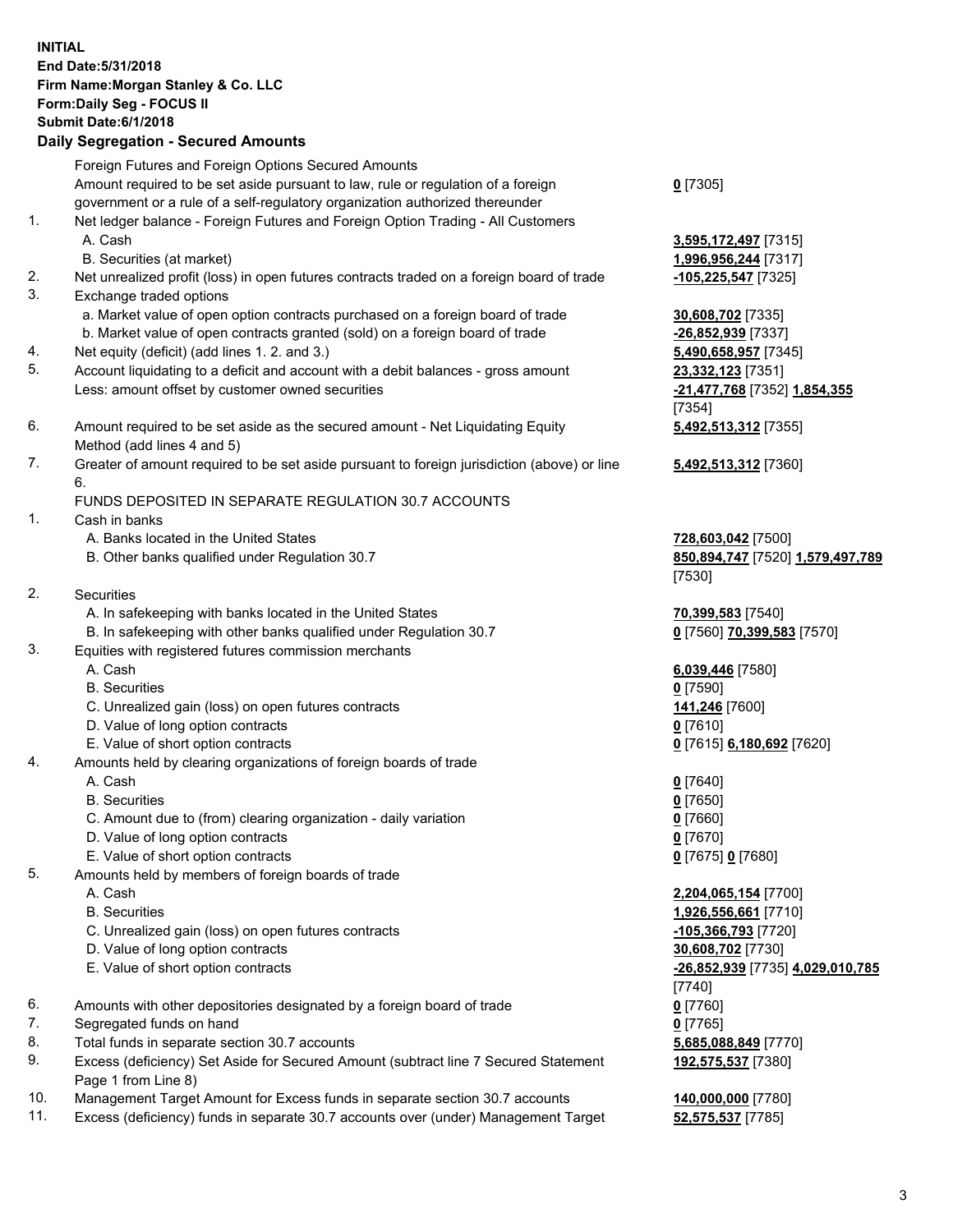**INITIAL End Date:5/31/2018 Firm Name:Morgan Stanley & Co. LLC Form:Daily Seg - FOCUS II Submit Date:6/1/2018 Daily Segregation - Segregation Statement** SEGREGATION REQUIREMENTS(Section 4d(2) of the CEAct) 1. Net ledger balance A. Cash **9,552,466,302** [7010] B. Securities (at market) **5,471,391,880** [7020] 2. Net unrealized profit (loss) in open futures contracts traded on a contract market **496,536,723** [7030] 3. Exchange traded options A. Add market value of open option contracts purchased on a contract market **440,296,369** [7032] B. Deduct market value of open option contracts granted (sold) on a contract market **-613,277,800** [7033] 4. Net equity (deficit) (add lines 1, 2 and 3) **15,347,413,474** [7040] 5. Accounts liquidating to a deficit and accounts with debit balances - gross amount **366,561,404** [7045] Less: amount offset by customer securities **-359,200,041** [7047] **7,361,363** [7050] 6. Amount required to be segregated (add lines 4 and 5) **15,354,774,837** [7060] FUNDS IN SEGREGATED ACCOUNTS 7. Deposited in segregated funds bank accounts A. Cash **3,987,001,793** [7070] B. Securities representing investments of customers' funds (at market) **0** [7080] C. Securities held for particular customers or option customers in lieu of cash (at market) **1,062,874,819** [7090] 8. Margins on deposit with derivatives clearing organizations of contract markets A. Cash **6,402,039,399** [7100] B. Securities representing investments of customers' funds (at market) **0** [7110] C. Securities held for particular customers or option customers in lieu of cash (at market) **4,408,517,061** [7120] 9. Net settlement from (to) derivatives clearing organizations of contract markets **-4,955,168** [7130] 10. Exchange traded options A. Value of open long option contracts **440,296,369** [7132] B. Value of open short option contracts **-613,277,800** [7133] 11. Net equities with other FCMs A. Net liquidating equity **5,719,797** [7140] B. Securities representing investments of customers' funds (at market) **0** [7160] C. Securities held for particular customers or option customers in lieu of cash (at market) **0** [7170] 12. Segregated funds on hand **0** [7150] 13. Total amount in segregation (add lines 7 through 12) **15,688,216,270** [7180] 14. Excess (deficiency) funds in segregation (subtract line 6 from line 13) **333,441,433** [7190]

- 15. Management Target Amount for Excess funds in segregation **280,000,000** [7194]
- 16. Excess (deficiency) funds in segregation over (under) Management Target Amount Excess

**53,441,433** [7198]